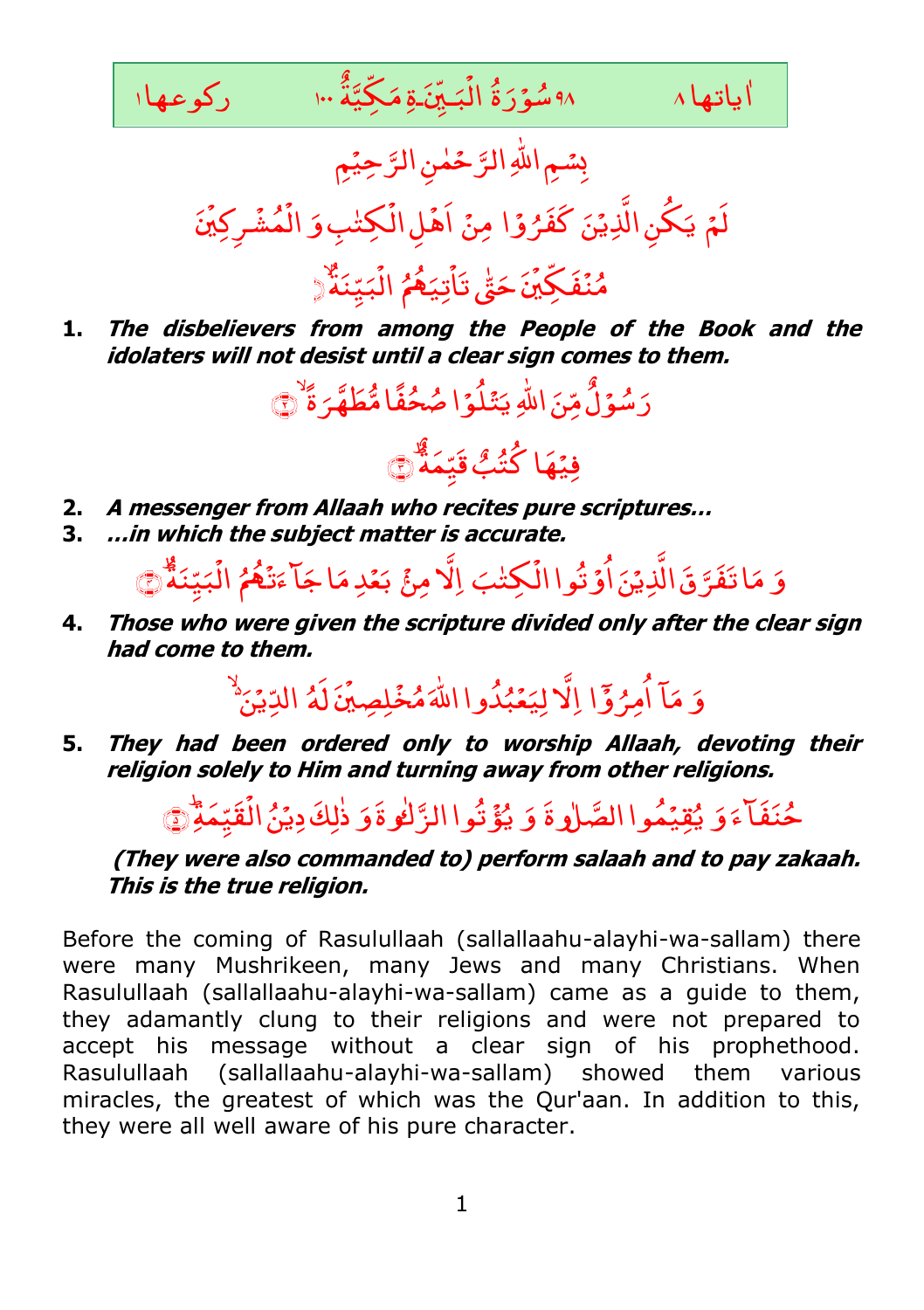لَمۡ يَكُنِ الَّذِيۡنَ كَفَرُوۡا مِنۡ اَهۡلِ الۡكِتٰبِ وَ الۡمُشۡرِكِيۡنَ ,Allaah Ta'ala says یَکُنِ الَّذِیۡنَ کَفَرُوۡا مِنۡ اَهۡلِ الۡکِتٰبِ وَ اَهۡلِ الۡكِتٰٰبِ وَ الۡمُشۡرِكِيۡنَ , <sub>ر</sub>کِینَ ْ ش ُ ْ اڑ

#### تیک**م**مُ ؚ<br>? نَ حَقُّ تَا ٰ , مُنۡفَكِّيۡۤنَ حَقّٰ تَاۡتِيَهُمُ الۡبَيِّنَةُ ؘ<br>֚ 4 ْ الْبَيِّنَةُ﴿

*"The disbelievers from among the People of the Book and the idolaters will not desist (from kufr) until a clear sign comes to them***"** i.e. until a witness testifies that they will be successful only if they forsake kufr and accept Islaam. Allaah describes this **"sign"**  (witness) as **"A messenger from Allaah who recites pure scriptures in which the subject matter is accurate."** While some commentators state that the **"pure scriptures"** refer to the previous scriptures and the accurate **"subject matter"** refers to the Qur'aan, others are of the opinion that the **"pure scriptures"** refer to the Qur'aan and the accurate **"subject matter"** refers to the contents and Surahs of the Qur'aan. The accurate **"subject matter"** denotes injunctions that are just and that lead to the straight path. Allaah refers to this in Surah Zumar where He states, **"It is an Arabic Qur'aan without any crookedness, so that they fear."** [Surah 39, verse 28]

Although many people accepted the message of Rasulullaah (sallallaahu-alayhi-wa-sallam), there were many who refused to accept Islaam despite witnessing many signs. A great many of those who refused to accept were the People of the Book (the Jews and the Christians). Although these people were expecting Rasulullaah (sallallaahu-alayhi-wa-sallam) and claimed that they would follow him when he arrived, they eventually divided when Rasulullaah (sallallaahualayhi-wa-sallam) came to them; while some believed in him, others did not. Allaah refers to his when He says, **"Those who were given the scripture divided only after the clear sign** [Rasulullaah (sallallaahu-alayhi-wa-sallam)] **had come to them."**

Allaah Ta'ala then mentions the commands that the people of the former religions received, much the same as Muslims are commanded. Allaah says, **"They had been ordered only to worship Allaah, devoting their religion solely to Him and turning away from other religions. (They were also commanded to) perform salaah and to pay zakaah. This is the true religion"** i.e. this is the religion of all the Ambiya (A.S). Although the Jews and the Christians were aware of the truth of Islaam, they were rebellious and refused to submit.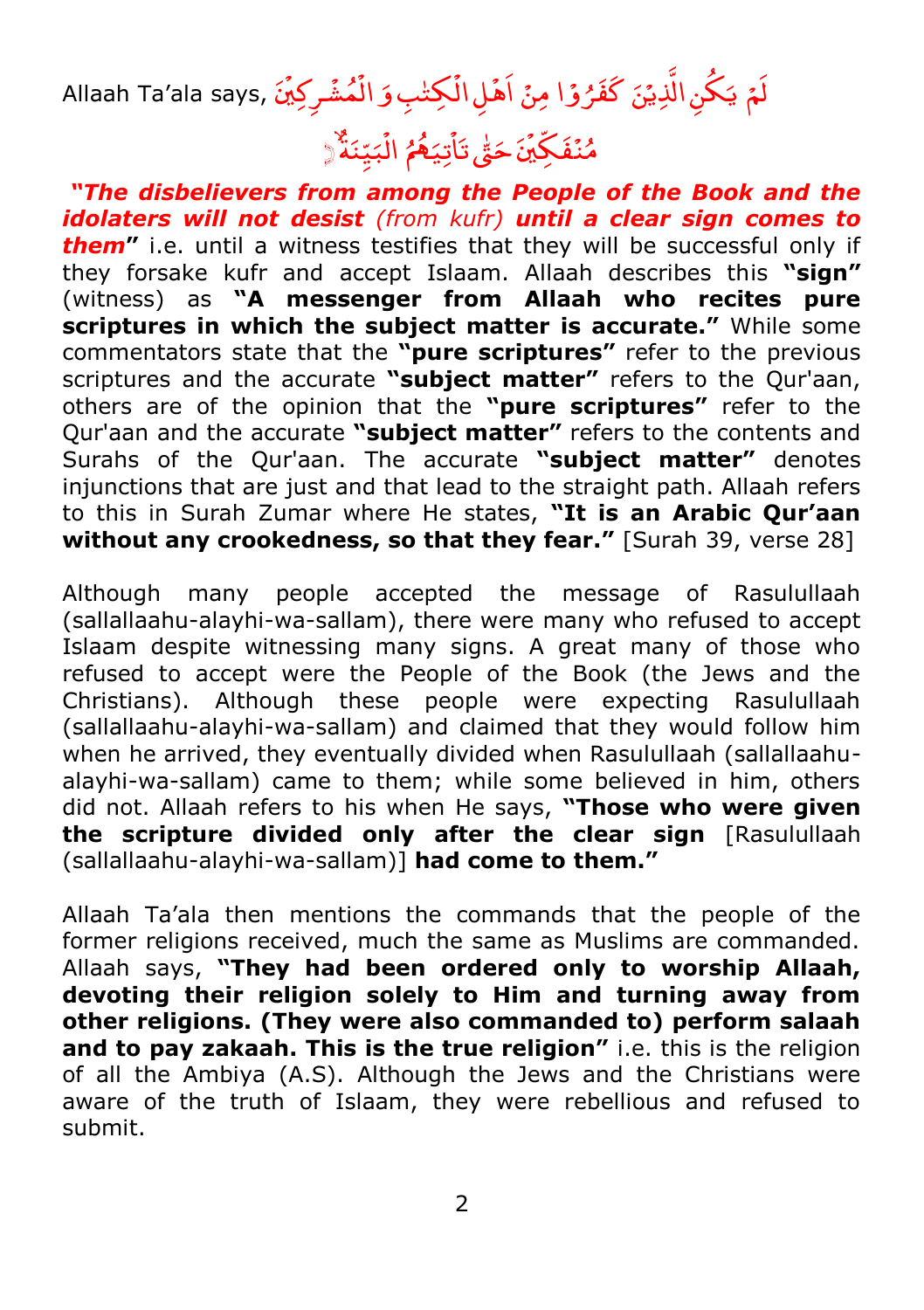اِنَّ ڶڮؚ<sub>ڟؗڹؚ</sub>ۅؘ ِ ا , وًّا مِنۡ أَهۡ نَ کَفَرُ *ُ* الَّذِيۡنَ كَفَرُوۡا مِنۡ اَهۡلِ الۡكِتٰبِ وَ الۡمُشۡرِكِيۡنَ فِیۡ , **رِکِیۡنَ** ْ ش ُ ْ الۡمُشۡرِكِيۡنَ فِيۡ نَارِ جَهَنَّمَ خٰلِدِيۡنَ فِيۡهَا <mark>ڂ</mark>ڸ*ڍ*ؽؘ مَنَّمَ نَارِ جَ ر<br>ساول نے اس کا مُشَرِّدُ اللہ کا اُول کا اُول کے اُن کا اُول کا کا اُن کا اُن کا اُن کا اُن کا اُن کا اُن کا ا

**6. Verily the disbelievers from the People of the Book and the idolaters shall abide forever in the fire of Jahannam. These are the worst of creation.**

َّ ِ ن ا الَّذِيۡنَ ٰامَنُوۡا وَ ر<br>نُوَا وَ ٔ م امَنُوٓا وَ عَمِلُوا الصّٰلِحٰتِ ٰ اُولے£كِ مُصرَحَمَ رُال۔بَرٰجَ َّةِ

**7. Indeed those who believe and who carry out good deeds are certainly the best of creation.**

ِ<br>ا<mark>ؤُهُم</mark>ۡ عِنۡدَ ُ. ل َ ج بہ نَ فِيۡهَا <mark>ڂ</mark>ڸ*ڍ*ؽؘ ُ ل ہ ٰ ْ َن .<br>? زٍ تَجۡرِیۡ مِنۡ تَحۡتِهَا الۡاَ ْ بِّ<mark>مِٓمَ</mark> جَنِّتُ عَدۡ ٰ َ رَبِّهِمْ جَنَّتُ عَدْنٍ تَجْرِيْ مِنْ تَحْتِهَا الْاَنْهٰرُ خْلِدِيْنَ فِيْهَآ اَبَدَّٱ

**8. Their reward with their Rabb is eternal gardens where they shall abide forever and ever.** 



**Allaah is pleased with them and they are pleased with Him.** 



### **This is for him who fears his Rabb.**

In the above verses, Allaah Ta'ala outlines the ultimate abode of each of the two groups of people. Concerning the disbelievers, Allaah says,

َّ نَّ الَّذِيْنَ كَفَرُوْا مِنْ اَهْلِ الْكِتْبِ وَ وًا مِنۡ اَهۡلِ الۡ الَّذِیۡنَ کَفَرُوۡا مِنۡ اَهۡلِ الۡکِتٰبِ وَ الۡمُشۡرِکِیۡنَ فِیۡ , **رِکِیۡنَ** ْ ش ُ .<br>• الۡمُشۡرِكِيۡنَ فِيۡ نَارِ جَهَنَّمَ خٰلِدِيۡنَ فِيۡهَآ نَارِ جَهَنَّمَ خُلِدِيْنَ فِيُهَا ِۃ َّ َ ِی ْ اُولَيِكَ هُمۡ شَرُّ الۡمَرِيَّةِ ۚ

**"Verily the disbelievers from the People of the Book and the idolaters shall abide forever in the fire of Jahannam. These are the worst of creation."** Besides the Jews, the Christians and the Mushrikeen, also included in the ambit of **"disbelievers"** are the atheists and those who do not follow any religion. The abode of all such people is Jahannam. Also included among the Kuffaar are those people who do not believe in any Nabi of Allaah (A.S) or who do not believe in Rasulullaah (sallallaahu-alayhi-wa-sallam) as Allaah's final messenger. Because Islaam is the only religion that Allaah accepts from a person, everyone who does not accept Islaam is regarded as a Kaafir.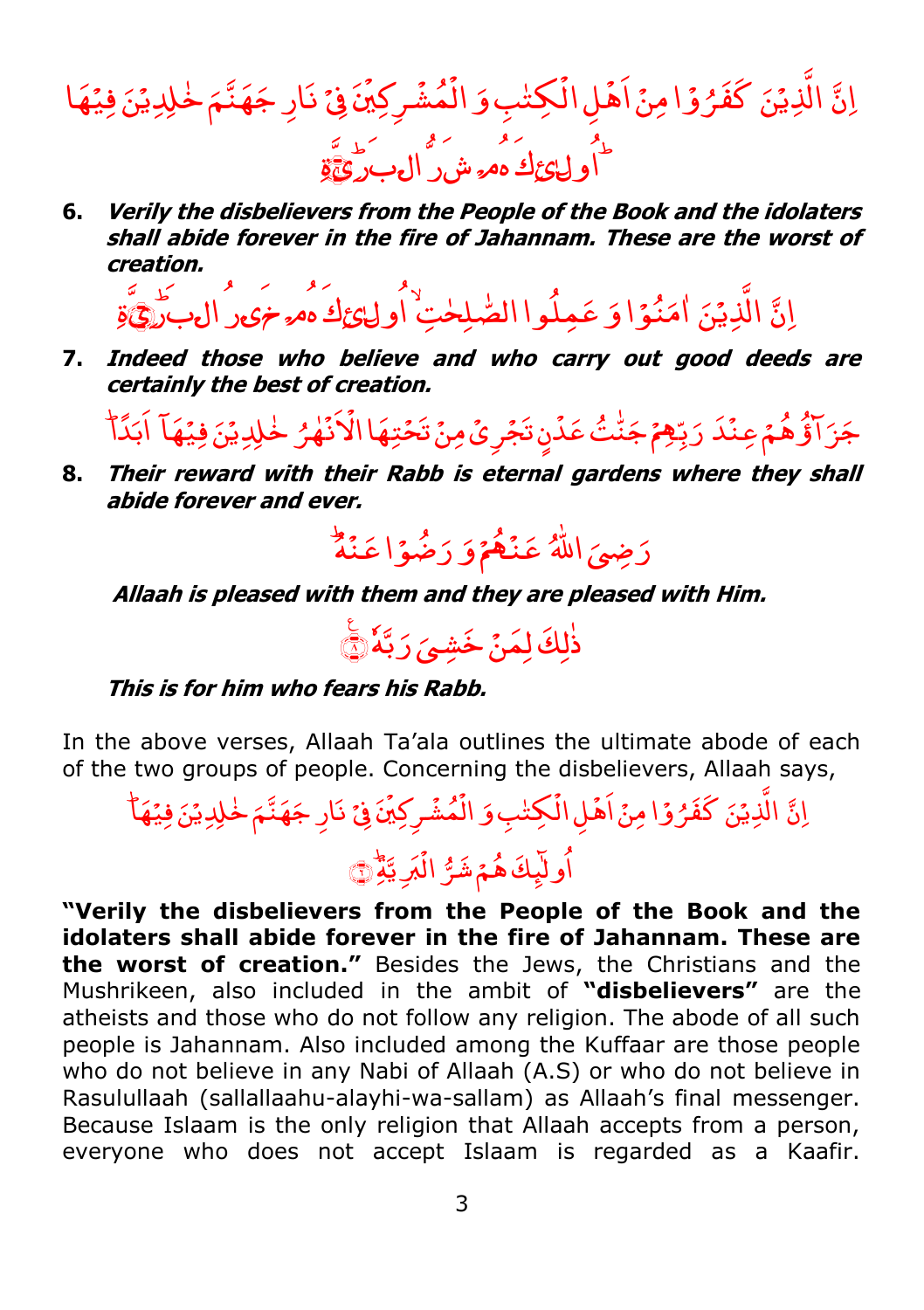Therefore, Allaah says in Surah Nisaa*, "O Mankind! Indeed the messenger has come to you with the truth from your Rabb; so believe, it will be better for you. If you disbelieve, then verily to Allaah belongs whatever is in the heavens and earth. Allaah is ever All Knowing, The Wise.***"** [Surah 4, verse 170]

Allaah Ta'ala says in verse 19 of Surah Aal Imraan (Surah 3), **"Definitely the only religion with Allaah is Islaam."** In verse 85 of the same Surah, Allaah says, **"Whosoever seeks a religion besides Islam, it shall never be accepted from him, and he will be, in the Hereafter, among the losers."** Thereafter, in the same Surah Aal Imraan [Surah 3, verse 91], Allaah Ta'ala says, **"Verily those who disbelieve and die as disbelievers, the earth full of gold shall never be accepted from any of them if they ever wish to offer it as ransom. Theirs shall be a painful punishment and they shall have no helpers."**

It should be understood well that every person who rejects Islaam is a Kaafir (a disbeliever). The Munafiqin (hypocrites) are also Kuffaar because their hearts reject Islaam. If any Kaafir dies as a Kaafir (without accepting Islaam), he will suffer eternally in Jahannam. Such people are referred to as **"the worst of creation"** because in this world they have rejected their Creator and Sustainer Allaah Ta'ala and His Deen, and they will have to suffer the worst punishment in the Hereafter. Therefore, together with having the worst beliefs and deeds, their plight in the Hereafter will also be the worst.

Allaah Ta'ala then discusses the condition of the Mu'mineen in the Aakhirah. Allaah says**,**

اِنَّ الَّذِیۡنَ ٰامَنُوۡا وَ عَمِلُوا الصّٰلِحٰتِ ٰ اُولے ٓئِ اُمُہ خَیۡرُ الۡمِبَرَّیُّ ةِ جَزَ آؤُهُمْ عِنْدَ بہ له ی فیها<br>خلیدی فیها .<br>نهر ْ رَبِّهِمْ جَنَّتُ عَدْنٍ تَجْرِيْ مِنْ تَحْتِهَا الْاَنْهٰرُ خْلِدِيْنَ فِينَهَا اَبَدَّا ٰ

الل<mark>َّهُ</mark> رَضِىَ اللّٰہُ عَ<mark>نَـٰهُمۡ</mark> وَ عَنْكُمْ وَ رَضُوًا عَنْهُ ۖ وَلِكَ لِمِرَه حَمَّسِ وَ رَبَّيْ

ر<br>ا

**"Indeed those who believe and who carry out good deeds are certainly the best of creation. Their reward with their Rabb is eternal gardens where they shall abide forever and ever. Allaah is pleased with them and they are pleased with Him."** 

Allaah will grant these people so much in the Aakhirah that there will be nothing more for them to desire.